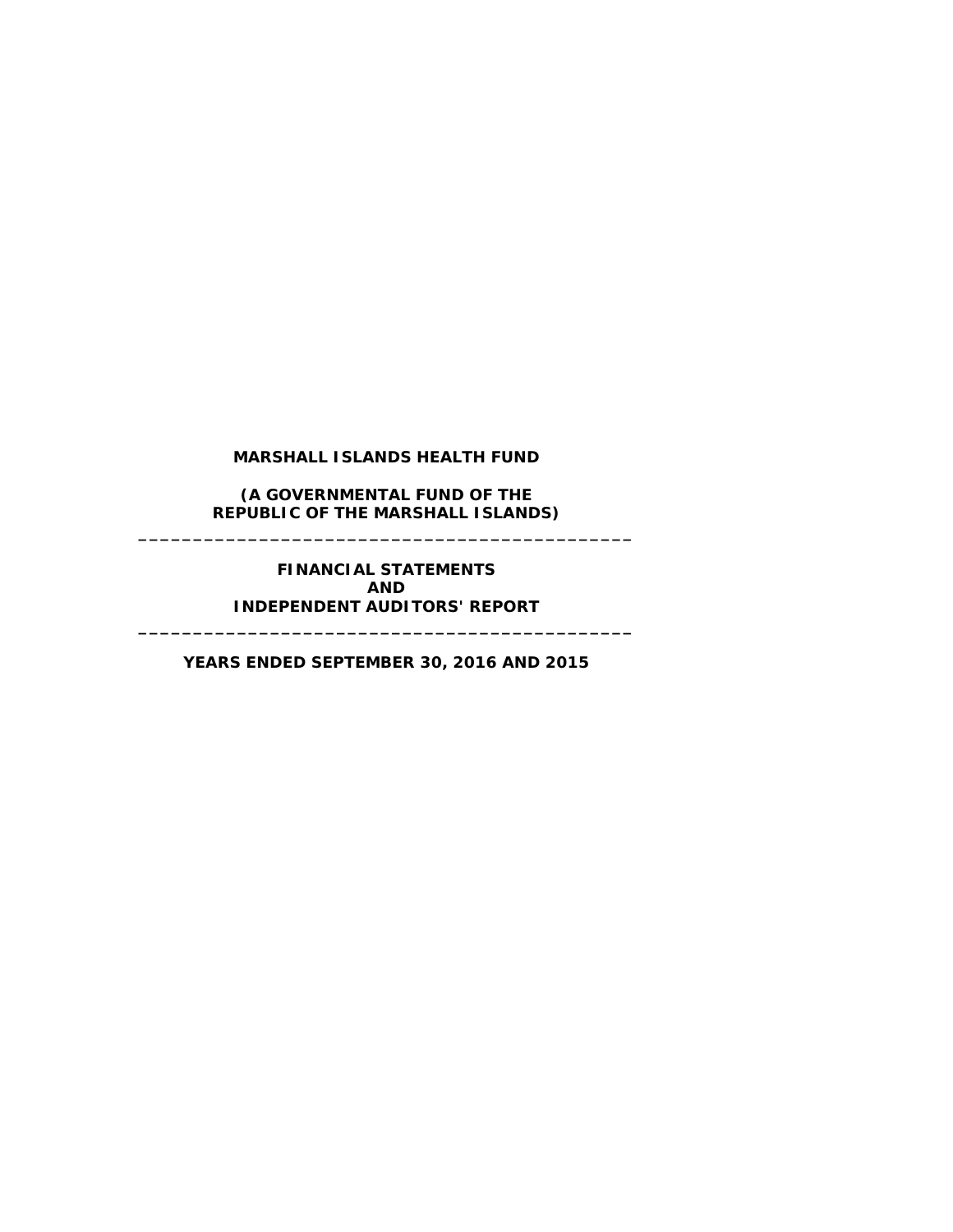Years Ended September 30, 2016 and 2015 Table of Contents

|              |                                                                                                                                                                                            | <u>Page No.</u> |
|--------------|--------------------------------------------------------------------------------------------------------------------------------------------------------------------------------------------|-----------------|
| $\mathbf{L}$ | INDEPENDENT AUDITORS' REPORT                                                                                                                                                               |                 |
| П.           | <b>FINANCIAL STATEMENTS:</b>                                                                                                                                                               |                 |
|              | <b>Balance Sheets</b>                                                                                                                                                                      | 3               |
|              | Statements of Revenues, Expenditures and Changes in Fund Balance                                                                                                                           | 4               |
|              | Notes to Financial Statements                                                                                                                                                              | 5               |
| III.         | INDEPENDENT AUDITORS' REPORT ON COMPLIANCE WITH<br>LAWS AND REGULATIONS                                                                                                                    |                 |
|              | Independent Auditors' Report on Internal Control Over Financial<br>Reporting and on Compliance and Other Matters Based on an<br>Audit of Financial Statements Performed in Accordance with |                 |
|              | Government Auditing Standards                                                                                                                                                              | 11              |
|              | Schedule of Findings and Responses                                                                                                                                                         | 13              |
|              | Unresolved Prior Year Findings                                                                                                                                                             | 15              |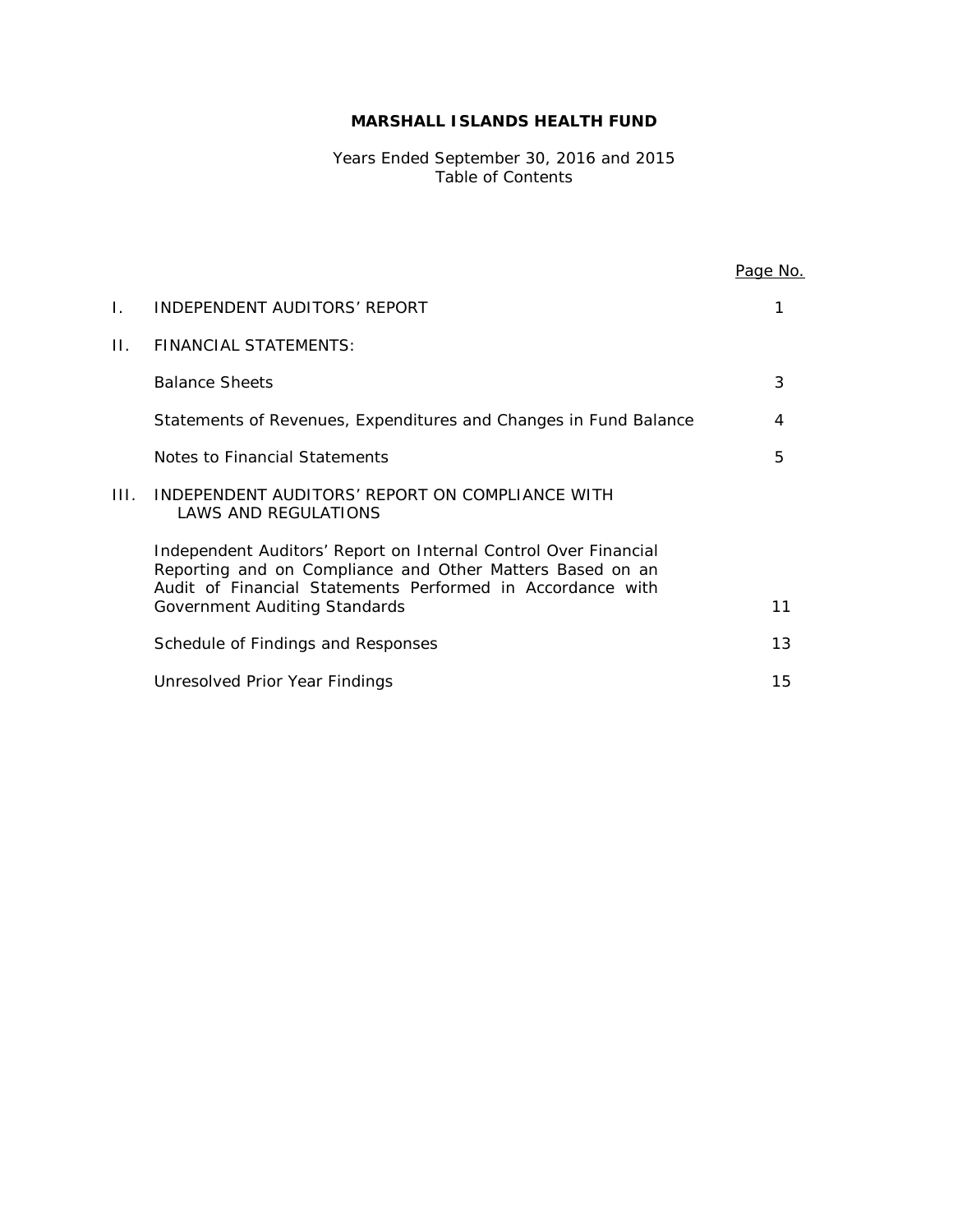Deloitte & Touche LLP 361 South Marine Corps Drive Tamuning, GU 96913 USA

Tel: +1 (671) 646-3884 Fax: +1 (671) 649-4265

www.deloitte.com

# **INDEPENDENT AUDITORS' REPORT**

Honorable Kalani Kaneko Minister of Health Republic of the Marshall Islands:

# **Report on the Financial Statements**

We have audited the accompanying financial statements of the Marshall Islands Health Fund, a governmental fund of the Republic of the Marshall Islands, which comprise the balance sheets as of September 30, 2016 and 2015, and the related statements of revenues, expenditures, and changes in fund balance for the years then ended, and the related notes to the financial statements.

# *Management's Responsibility for the Financial Statements*

Management is responsible for the preparation and fair presentation of these financial statements in accordance with accounting principles generally accepted in the United States of America; this includes the design, implementation, and maintenance of internal control relevant to the preparation and fair presentation of financial statements that are free from material misstatement, whether due to fraud or error.

# *Auditors' Responsibility*

Our responsibility is to express an opinion on these financial statements based on our audits. We conducted our audits in accordance with auditing standards generally accepted in the United States of America and the standards applicable to financial audits contained in *Government Auditing Standards*, issued by the Comptroller General of the United States. Those standards require that we plan and perform the audit to obtain reasonable assurance about whether the financial statements are free from material misstatement.

An audit involves performing procedures to obtain audit evidence about the amounts and disclosures in the financial statements. The procedures selected depend on the auditor's judgment, including the assessment of the risks of material misstatement of the financial statements, whether due to fraud or error. In making those risk assessments, the auditor considers internal control relevant to the entity's preparation and fair presentation of the financial statements in order to design audit procedures that are appropriate in the circumstances, but not for the purpose of expressing an opinion on the effectiveness of the entity's internal control. Accordingly, we express no such opinion. An audit also includes evaluating the appropriateness of accounting policies used and the reasonableness of significant accounting estimates made by management, as well as evaluating the overall presentation of the financial statements.

We believe that the audit evidence we have obtained is sufficient and appropriate to provide a basis for our audit opinion.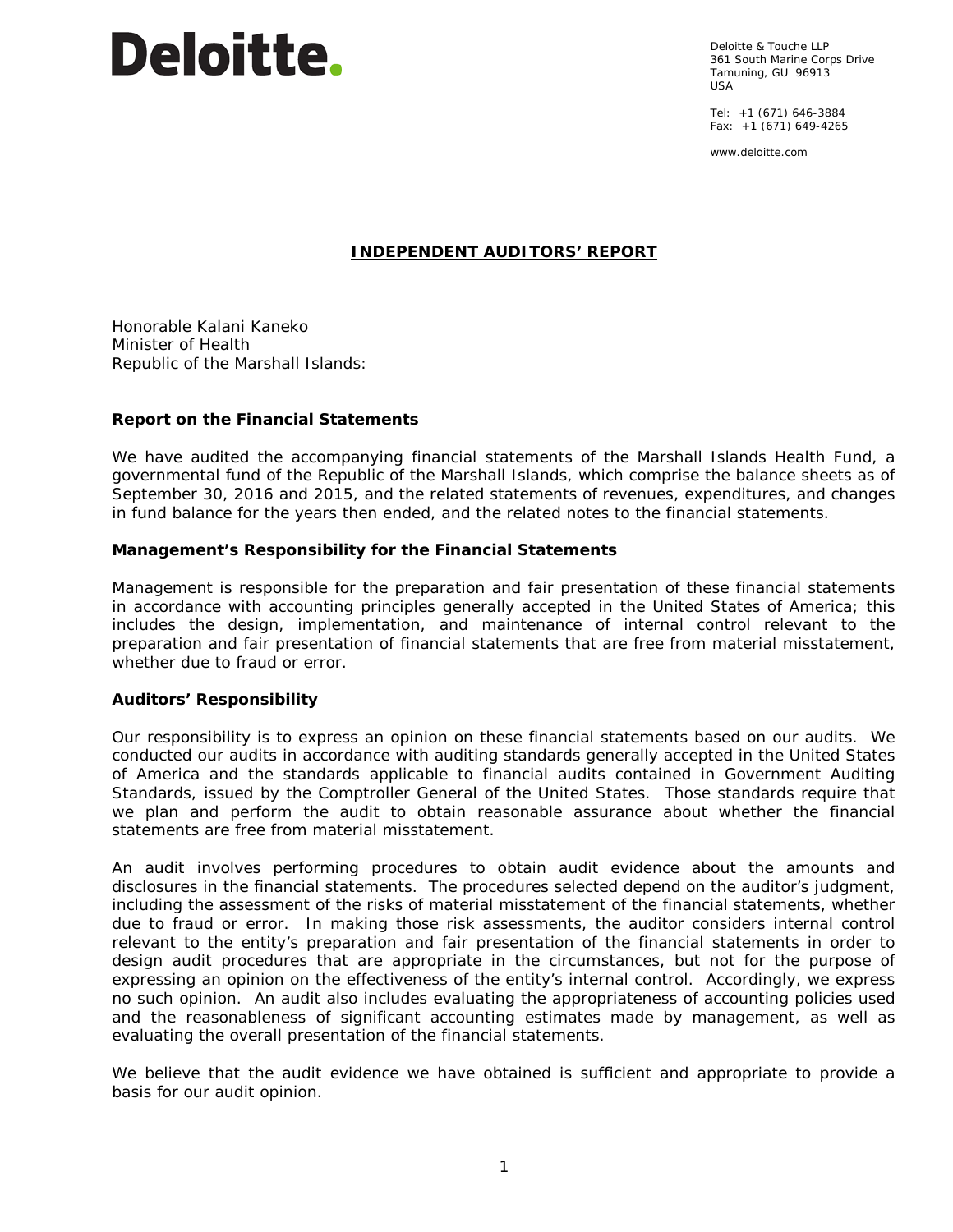# *Opinion*

In our opinion, the financial statements referred to above present fairly, in all material respects, the financial position of the Marshall Islands Health Fund as of September 30, 2016 and 2015, and the results of its operations for the years then ended in accordance with accounting principles generally accepted in the United States of America.

# *Emphasis of Matter - Reporting Entity*

As discussed in Note 1 to the financial statements, the financial statements referred to above present only the Marshall Islands Health Fund and are not intended to present fairly the financial position and results of operations of the Republic of the Marshall Islands in conformity with accounting principles generally accepted in the United States of America. Our opinion is not modified with respect to this matter.

# **Other Reporting Required by** *Government Auditing Standards*

In accordance with *Government Auditing Standards*, we have also issued our report dated May 12, 2017, on our consideration of the Marshall Islands Health Fund's internal control over financial reporting and on our tests of its compliance with certain provisions of laws, regulations, contracts, and grant agreements and other matters. The purpose of that report is to describe the scope of our testing of internal control over financial reporting and compliance and the results of that testing, and not to provide an opinion on internal control over financial reporting or on compliance. That report is an integral part of an audit performed in accordance with *Government Auditing Standards* in considering the Marshall Islands Health Fund's internal control over financial reporting and compliance.

lotte Wackell

May 12, 2017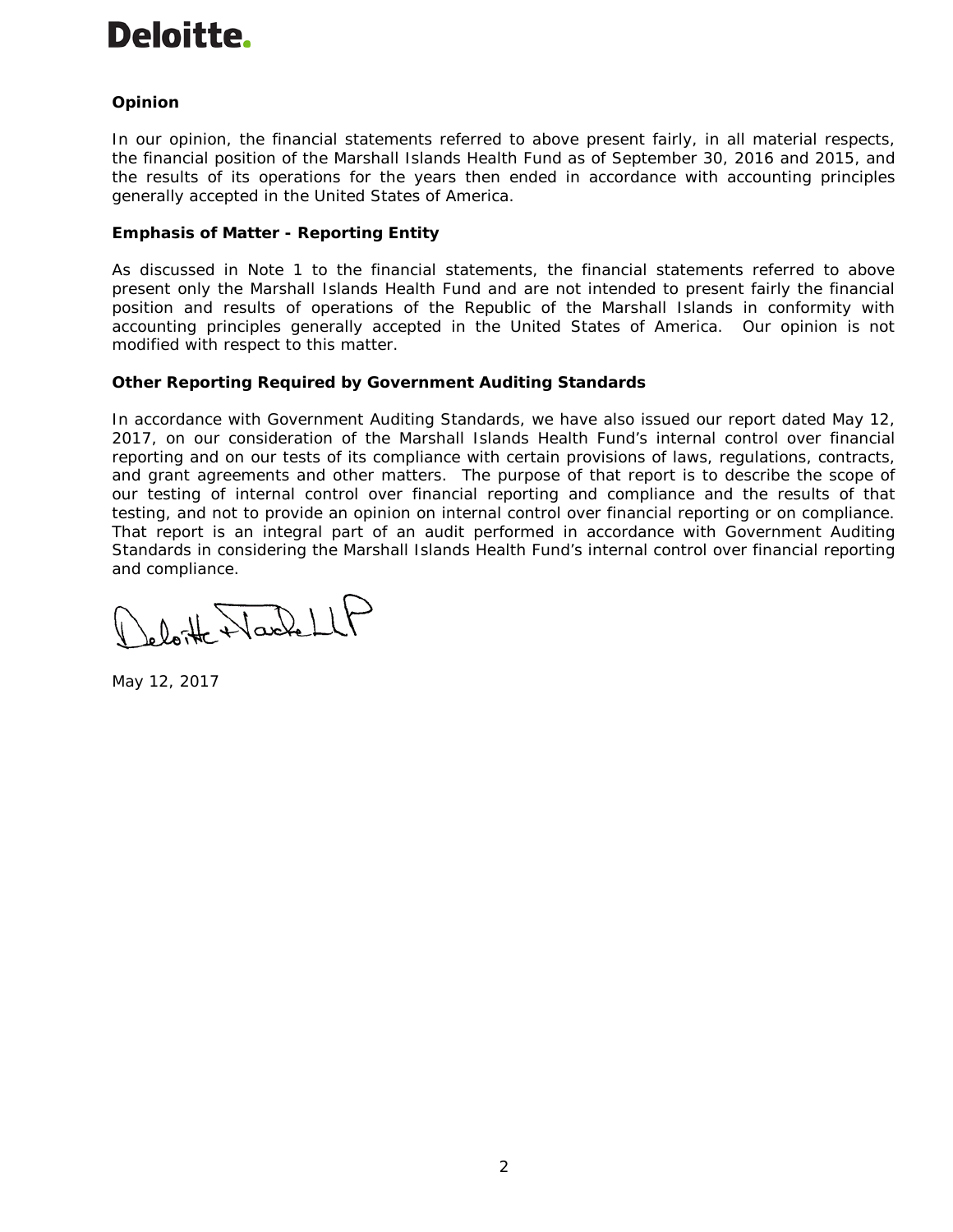# Balance Sheets September 30, 2016 and 2015

| <b>ASSETS</b>                       | 2016            | 2015              |
|-------------------------------------|-----------------|-------------------|
| Cash                                | \$<br>782,858   | 399,785<br>\$     |
| Receivables:                        |                 |                   |
| Contributions                       | 1,735,969       | 1,621,837         |
| <b>Affiliates</b>                   | 1,648,629       | 2,678,776         |
| Employees                           | 52,474          | 28,168            |
| Due from Third Party Administrator  | 38,650          |                   |
|                                     | 3,475,722       | 4,328,781         |
| Prepayments                         | 130,496         | 37,606            |
| Other assets                        | 350,000         | 350,000           |
|                                     | 4,739,076<br>\$ | 5, 116, 172<br>\$ |
| <b>LIABILITIES AND FUND BALANCE</b> |                 |                   |
| Liabilities:                        |                 |                   |
| Accounts payable                    | \$<br>300,033   | \$<br>255,806     |
| Medical claims payable              | 687,803         | 580,255           |
| Payable to affiliates               | 3,617,280       | 4,103,602         |
| <b>Total liabilities</b>            | 4,605,116       | 4,939,663         |
| Contingency                         |                 |                   |
| Fund balance:                       |                 |                   |
| Non-spendable:                      |                 |                   |
| Prepaid amounts                     | 130,496         | 37,606            |
| Committed for:                      |                 |                   |
| Health services                     | 3,464           | 138,903           |
|                                     | 133,960         | 176,509           |
| Total liabilities and fund balance  | 4,739,076<br>\$ | 5,116,172<br>\$   |

See accompanying notes to financial statements.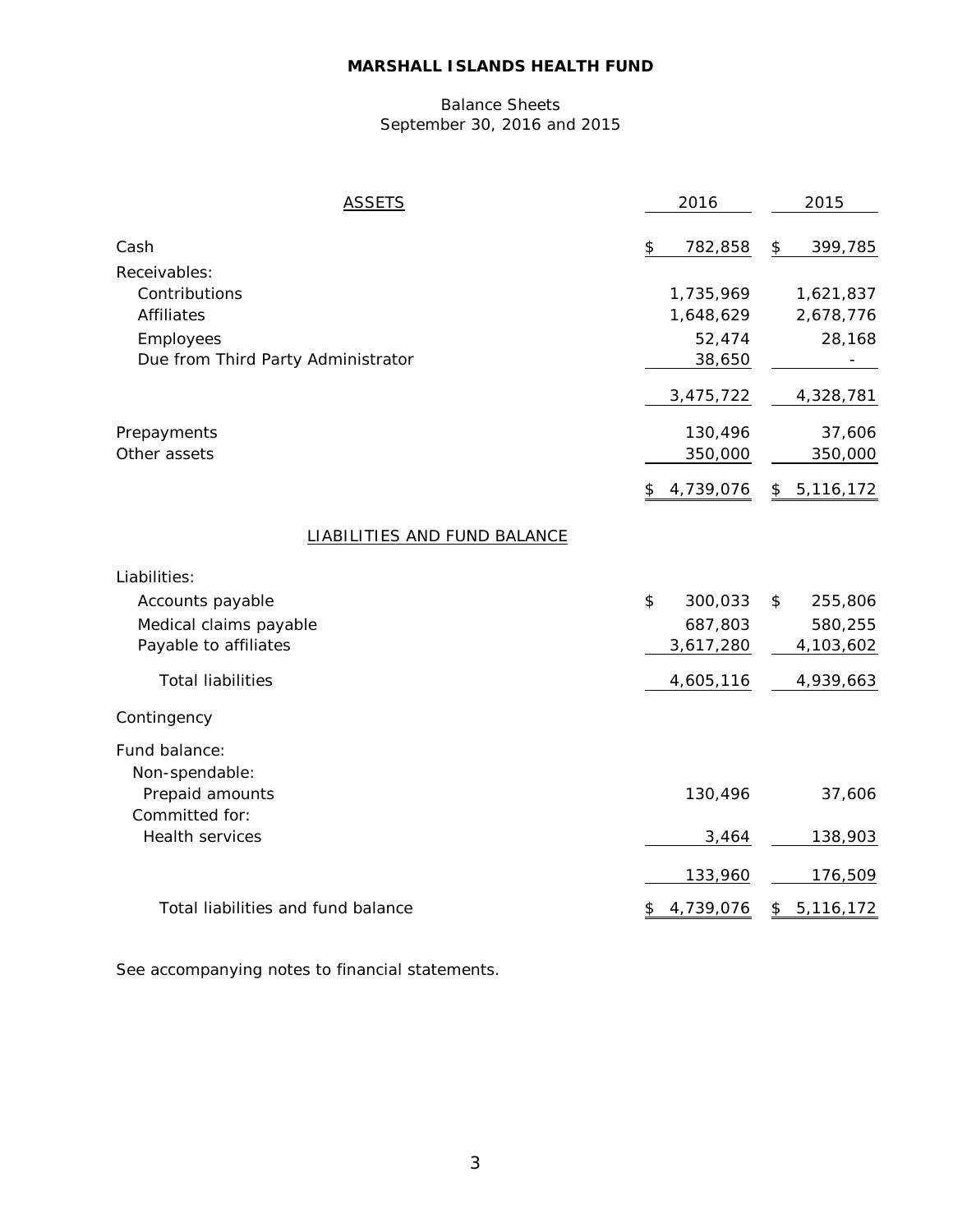# Statements of Revenues, Expenditures, and Changes in Fund Balance Years Ended September 30, 2016 and 2015

|                                               | 2016            | 2015            |
|-----------------------------------------------|-----------------|-----------------|
| Revenues:                                     |                 |                 |
| <b>Basic Health Fund collections</b>          | 7,041,401<br>\$ | 7,387,415<br>\$ |
| Supplemental Health Fund collections          | 642,824         | 634,914         |
| Other                                         | 4,479           | 16,902          |
| Total revenues                                | 7,688,704       | 8,039,231       |
| Expenditures:                                 |                 |                 |
| Off-island care                               | 4,046,288       | 3,403,588       |
| Off-island travel                             | 843,397         | 694,550         |
| Other medical charges                         | 231,456         | 212,126         |
| On-island care                                | 143,583         | 136,454         |
| Professional and consulting fees              | 142,520         | 136,288         |
| Administrative:                               |                 |                 |
| Salaries and wages                            | 237,000         | 243,549         |
| <b>Collection fees</b>                        | 200,000         | 200,000         |
| <b>Utilities</b>                              | 54,897          | 51,121          |
| Insurance                                     | 25,279          | 15,125          |
| Travel                                        | 24,769          | 64,517          |
| Repairs and maintenance                       | 19,385          | 20,725          |
| Communications                                | 15,001          | 12,827          |
| POL                                           | 7,726           | 22,587          |
| Other administrative charges                  | 67,940          | 51,895          |
| Total expenditures                            | 6,059,241       | 5,265,352       |
| Excess of revenues over expenditures          | 1,629,463       | 2,773,879       |
| Other financing uses:                         |                 |                 |
| Contributions from RepMar's General Fund      | 1,805,440       |                 |
| Contributions to the Health Care Revenue Fund | (3,450,506)     | (3, 497, 210)   |
| Contributions to RepMar's General Fund        | (26, 946)       |                 |
|                                               | (1,672,012)     | (3, 497, 210)   |
| Net change in fund balance                    | (42, 549)       | (723, 331)      |
| Fund balance at beginning of year             | 176,509         | 899,840         |
| Fund balance at end of year                   | \$<br>133,960   | 176,509<br>\$   |

See accompanying notes to financial statements.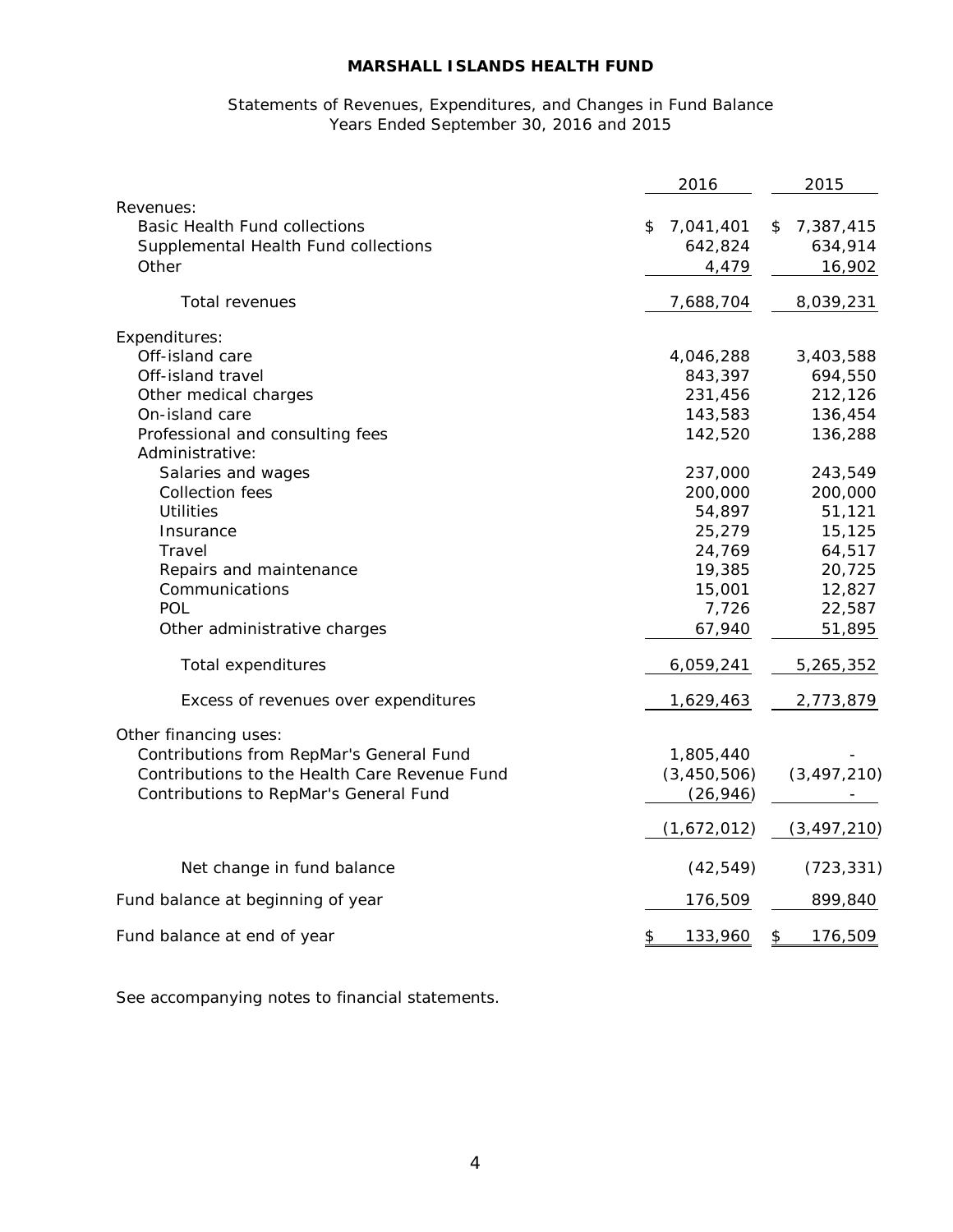Notes to Financial Statements September 30, 2016 and 2015

#### (1) Reporting Entity

The Marshall Islands Health Fund (the Fund), a governmental fund of the Republic of the Marshall Islands (RepMar), was established pursuant to the Marshall Islands Health Fund Act of 2002. The Fund was established to provide, pay, or reimburse all or a determined portion of the cost of basic health care obtained at a local health care facility, or as an approved offisland medical referral, or as emergency off-island medical care.

The accompanying financial statements relate solely to those accounting records maintained by the Fund, and do not incorporate any accounts related to RepMar's Ministry of Health or any other departments or agencies of RepMar that may be accounted for by RepMar's Treasury. The Fund is considered to be a blended component unit (governmental fund type special revenue fund) of RepMar and is governed by a seven-member Board.

#### (2) Summary of Significant Accounting Policies

The accompanying financial statements have been prepared in accordance with accounting principles generally accepted in the United States of America (GAAP) as applied to governmental units. The Governmental Accounting Standards Board (GASB) is the recognized standard-setting body for establishing governmental accounting and financial reporting principles. The more significant of the Fund's accounting policies are described below.

#### Measurement Focus and Basis of Accounting

The Fund reports its financial position and the results of operations in one governmental fund. A fund is a separate accounting entity with a self-balancing set of accounts. They are concerned only with the measurement of financial position and are not involved with measurement of results of operations. Fund accounting is designed to demonstrate legal compliance and to aid financial management by segregating transactions related to certain government functions or activities. Governmental funds are used to account for all or most of a government's general activities, including the collection and disbursement of earmarked monies (special revenue funds).

#### Basis of Presentation

The accounting and financial reporting treatment applied to a fund is determined by its measurement focus. All governmental funds are accounted for using a current financial resources measurement focus. With this measurement focus, only current assets and current liabilities generally are included on the balance sheet. Operating statements of these funds present increases (i.e., revenues and other financing sources) and decreases (i.e., expenditures and other financing uses) in fund balance.

The modified accrual basis of accounting is used by all governmental fund types. Under the modified accrual basis of accounting, revenues are recognized when susceptible to accrual (i.e., when they become both measurable and available). "Measurable" means the amount of the transaction can be determined and "available" means collectible within the current period or soon enough thereafter to be used to pay liabilities of the current period. For this purpose, the Fund considers revenues to be available if they are collected within 90 days of the end of the current fiscal period. Expenditures are recorded when the related fund liability is incurred. Significant revenues susceptible to accrual include quarterly contributions from employers and employees as well as premiums for health benefit plans collected by the Ministry of Health.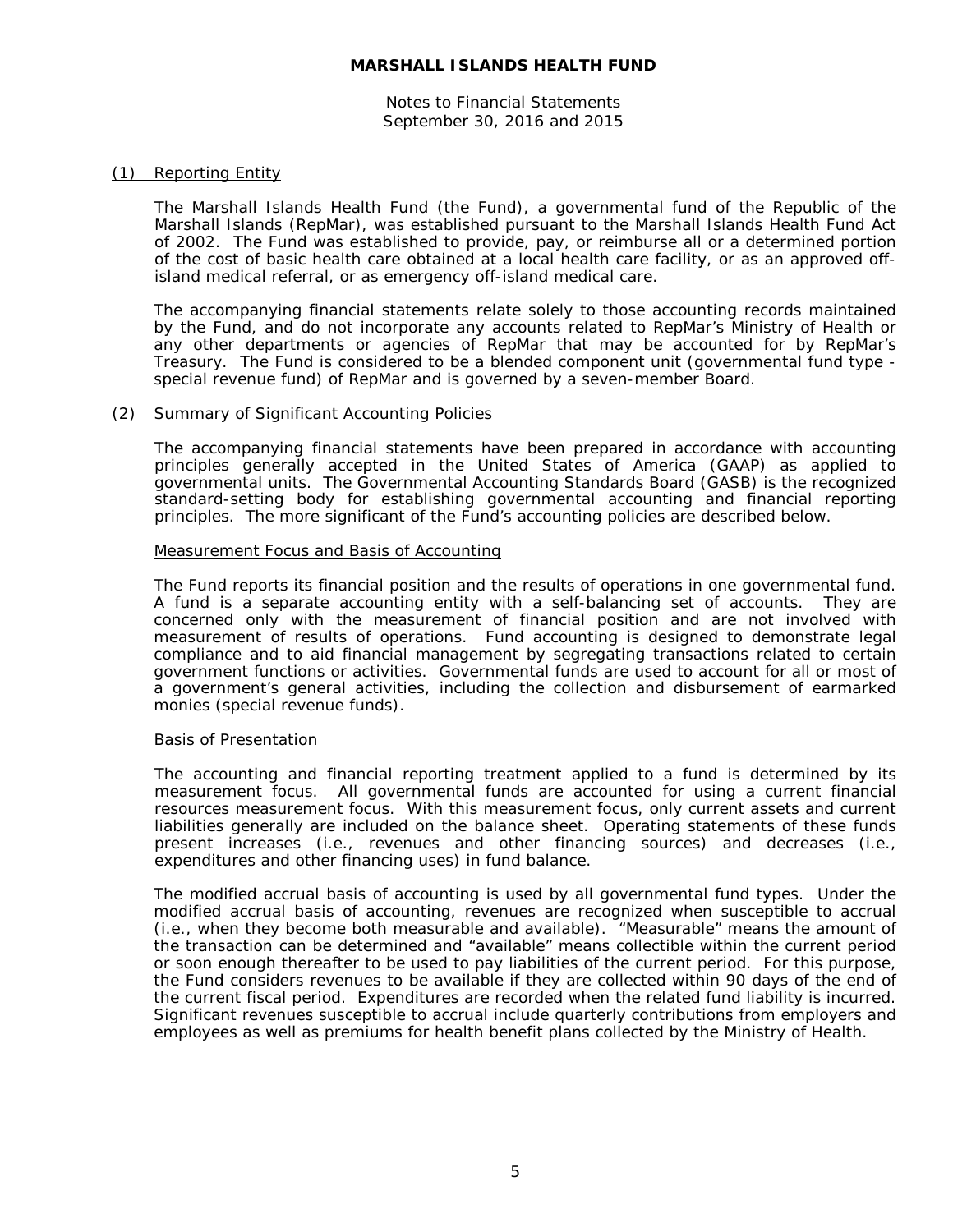Notes to Financial Statements September 30, 2016 and 2015

#### (2) Summary of Significant Accounting Policies, Continued

#### **Budget**

An annual appropriated budget has not been formally adopted on a legal basis or a basis consistent with GAAP. Accordingly, a budget to actual presentation is not required or presented.

#### Cash

The deposit and investment policies of the Fund are governed by 3 MIRC 7, *Investments of Public Funds*, and 11 MIRC 1, *Financial Management*. Custodial credit risk is the risk that in the event of a bank failure, the Fund's deposits may not be returned to it. Such deposits are not covered by depository insurance and are either uncollateralized or collateralized with securities held by the pledging financial institution or held by the pledging financial institution but not in the depositor-government's name. The Fund does not have a deposit policy for custodial credit risk.

For the purposes of the balance sheets, cash is defined as cash in checking and savings accounts. As of September 30, 2016 and 2015, the carrying amounts of the Fund's total cash were \$782,858 and \$399,785, respectively, and the corresponding bank balances were \$825,999 and \$497,014, respectively. Of the bank balances, \$807,212 and \$486,231, respectively, are maintained in a financial institution subject to Federal Deposit Insurance Corporation (FDIC) insurance. As of September 30, 2016 and 2015, bank deposits in the amount of \$250,000 were FDIC insured. Bank deposits of \$18,787 and \$10,783, respectively, are maintained in financial institutions not subject to depository insurance. The Fund does not require collateralization of its cash deposits; therefore, deposit levels in excess of FDIC insurance coverage are uncollateralized. Accordingly, these deposits are exposed to custodial credit risk.

#### Receivables

Receivables are primarily due from the Marshall Islands Social Security Administration (MISSA), which collects contributions from employers located within the Republic of the Marshall Islands for the benefit of the Fund for a fixed fee of \$200,000 per year effective from October 1, 2009. These receivables are uncollateralized and non-interest bearing. The Fund has not recorded an allowance for doubtful accounts.

#### **Prepayments**

Certain payments to vendors or persons for goods and services reflect costs applicable to future accounting periods and are recorded as prepaid items in the financial statements.

#### Compensated Absences

The Fund recognizes expenditures for annual leave and sick leave when leave is actually taken. Accordingly, unused annual leave and sick leave are not included as an obligation within the balance sheet unless such leave is expected to be liquidated with expendable available financial resources, at which time expenditures and related fund liabilities would be recognized.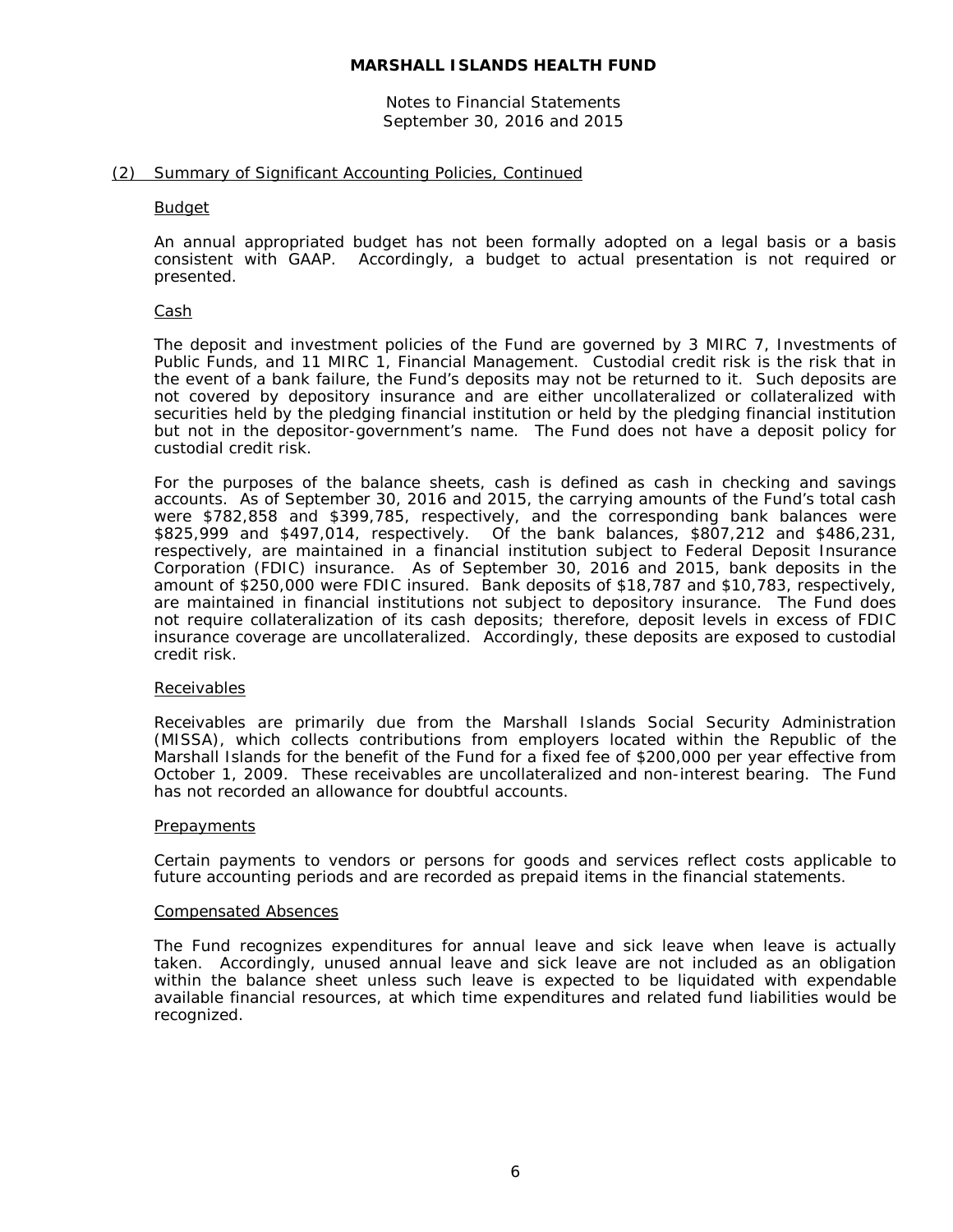Notes to Financial Statements September 30, 2016 and 2015

#### (2) Summary of Significant Accounting Policies, Continued

#### Fund Balance

Fund balance classifications are based on the extent to which the Fund is bound to honor constraints on the specific purposes for which amounts in those funds can be spent and are reported under the following fund balance classifications:

- Non-spendable includes fund balance amounts that cannot be spent either because it is not in spendable form or because of legal or contractual constraints.
- Committed includes fund balance amounts that are constrained for specific purposes that are internally imposed by the government through formal action of the highest level of decision making authority and does not lapse at year-end.

Restricted/committed amounts are spent first when both restricted and unrestricted fund balance is available unless there are legal documents/contracts that prohibit doing this. In addition, committed, then assigned, and lastly unassigned amounts of unrestricted fund balance are expended in that order.

A formal minimum fund balance policy has not been adopted.

#### Taxes

The Government of RepMar imposes gross receipts tax of 3% on revenues. The Fund is specifically exempt from this tax.

#### Estimates

The preparation of financial statements in accordance with GAAP requires management to make estimates and assumptions that affect the reported amounts of assets and liabilities and disclosure of contingent assets and liabilities at the date of the financial statements and the reported amounts of revenues and expenditures during the reporting period. Actual results could differ from those estimates.

#### Reclassifications

Certain 2015 balances have been reclassified to conform to the 2016 financial statement presentation.

#### New Accounting Standards

During the year ended September 30, 2016, the Fund implemented the following pronouncements:

- GASB Statement No. 72, *Fair Value Measurement and Application*, which addresses accounting and financial reporting issues related to fair value measurements and requires entities to expand their fair value disclosures by determining major categories of debt and equity securities within the fair value hierarchy on the basis of the nature and risk of the investment.
- GASB Statement No. 76, *The Hierarchy of Generally Accepted Accounting Principles for State and Local Governments*, which eliminates two of the four categories of authoritative GAAP that exist under the existing hierarchy prescribed by Statement No. 55. The two categories that will remain under the new standard are (1) GASB Statements and (2) GASB technical bulletins and implementation guides in addition to AICPA guidance that the GASB clears.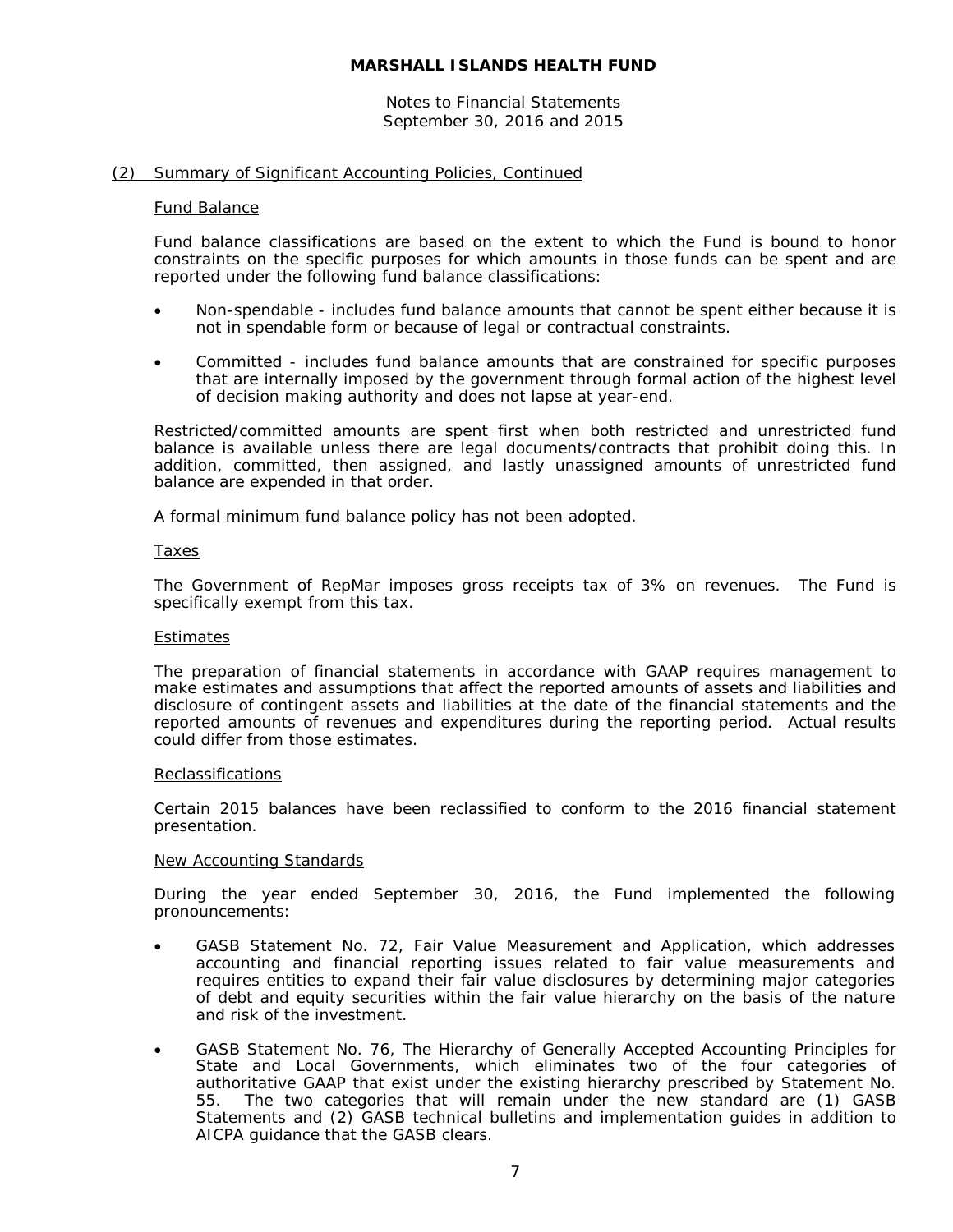Notes to Financial Statements September 30, 2016 and 2015

#### (2) Summary of Significant Accounting Policies, Continued

#### New Accounting Standards, Continued

• GASB Statement No. 79, *Certain External Investment Pools and Pool Participants*, addresses for certain external investment pools and their participants the accounting and financial reporting implications that result from changes in the regulatory provisions referenced by previous accounting and financial reporting standards. Those provisions were based on the Investment Company Act of 1940, Rule 2a7. Rule 2a7 contains the Securities and Exchange Commission's regulations that apply to money market funds and were significantly amended in 2014.

The implementation of these statements did not have a material effect on the accompanying financial statements.

In June 2015, GASB issued Statement No. 73, *Accounting and Financial Reporting for Pensions and Related Assets That Are Not Within the Scope of GASB Statement 68, and Amendments to Certain Provisions of GASB Statements 67 and 68*, which aligns the reporting requirements for pensions and pension plans not covered in GASB Statements 67 and 68 with the reporting requirements in Statement 68. The provisions in Statement No. 73 are effective for fiscal years beginning after June 15, 2015, with the exception of the provisions that address employers and governmental nonemployer contributing entities for pensions that are not within the scope of Statement 68, which are effective for fiscal years beginning after June 15, 2016. Management does not believe that the implementation of this statement will have a material effect on the financial statements.

In June 2015, GASB issued Statement No. 74, *Financial Reporting for Postemployment Benefit Plans Other Than Pension Plans*, which replaces Statements No. 43, *Financial Reporting for Postemployment Benefit Plans Other Than Pension Plans*, as amended, and No. 57, *OPEB Measurements by Agent Employers and Agent Multiple-Employer Plans*, and addresses financial reporting requirements for governments whose employees are provided with postemployment benefits other than pensions (other postemployment benefits or OPEB). The provisions in Statement No. 74 are effective for fiscal years beginning after June 15, 2016. Management does not believe that the implementation of this statement will have a material effect on the financial statements.

In June 2015, GASB issued Statement No. 75, *Accounting and Financial Reporting for Postemployment Benefits Other Than Pensions*, which replaces the requirements of Statements No. 45, *Accounting and Financial Reporting by Employers for Postemployment Benefits Other Than Pensions*, as amended, and No. 57, *OPEB Measurements by Agent Employers and Agent Multiple-Employer Plans*, and provides guidance on reporting by governments that provide OPEB to their employees and for governments that finance OPEB for employees of other governments. The provisions in Statement No. 75 are effective for fiscal years beginning after June 15, 2017. Management does not believe that the implementation of this statement will have a material effect on the financial statements.

In August 2015, GASB issued Statement No. 77, *Tax Abatement Disclosures*, which requires governments that enter into tax abatement agreements to disclose certain information about the agreements. The provisions in Statement No. 77 are effective for fiscal years beginning after December 15, 2015. Management does not believe that the implementation of this statement will have a material effect on the financial statements.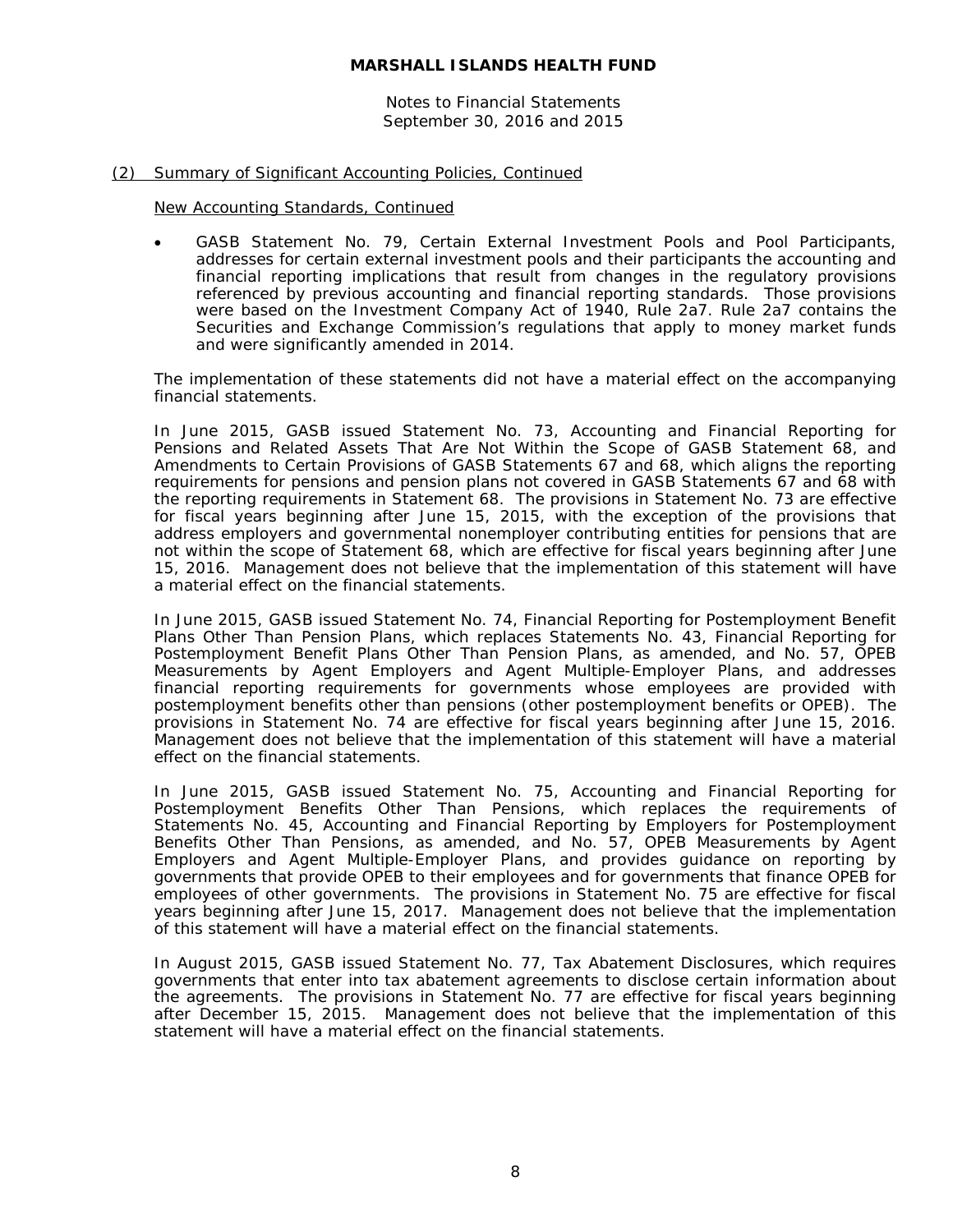Notes to Financial Statements September 30, 2016 and 2015

#### (2) Summary of Significant Accounting Policies, Continued

#### New Accounting Standards, Continued

In December 2015, GASB issued Statement No. 78, *Pensions Provided through Certain Multiple-Employer Defined Benefit Pension Plans*, which addresses a practice issue regarding the scope and applicability of Statement No. 68, *Accounting and Financial Reporting for Pensions*. The provisions in Statement No. 78 are effective for fiscal years beginning after December 15, 2015. Management does not believe that the implementation of this statement will have a material effect on the financial statements.

In January 2016, GASB issued Statement No. 80, *Blending Requirements for Certain Component Units - an amendment of GASB Statement No. 14*, which improves financial reporting by clarifying the financial statement presentation requirements for certain component units. The provisions in Statement No. 80 are effective for fiscal years beginning after June 15, 2016. Management does not believe that the implementation of this statement will have a material effect on the financial statements.

In March 2016, GASB issued Statement No. 81, *Irrevocable Split-Interest Agreements*, which improves accounting and financial reporting for irrevocable split-interest agreements by providing recognition and measurement guidance for situations in which a government is a beneficiary of the agreement. The provisions in Statement No. 81 are effective for fiscal years beginning after December 15, 2016. Management does not believe that the implementation of this statement will have a material effect on the financial statements.

#### (3) Risk Management

The Fund is exposed to various risks of loss related to torts; theft of, damage to, and destruction of assets; errors and omissions; injuries to employees; and natural disasters. The Fund has elected to purchase commercial insurance from independent third parties for the risks of loss to which it is exposed. Settled claims resulting from these risks have not exceeded commercial insurance coverage in any of the past three fiscal years.

#### (4) Other Assets

A summary of other assets as of September 30, 2016 and 2015, follows:

|                          | 2016      | 2015      |
|--------------------------|-----------|-----------|
| Deposit for TPA services | \$350,000 | \$350.000 |

During the year ended September 30, 2015, the Fund made a deposit of \$350,000 with Medpharm Philippines as the Third Party Administrator (TPA) to provide administrative and logistical services for the Ministry of Health medical referral program.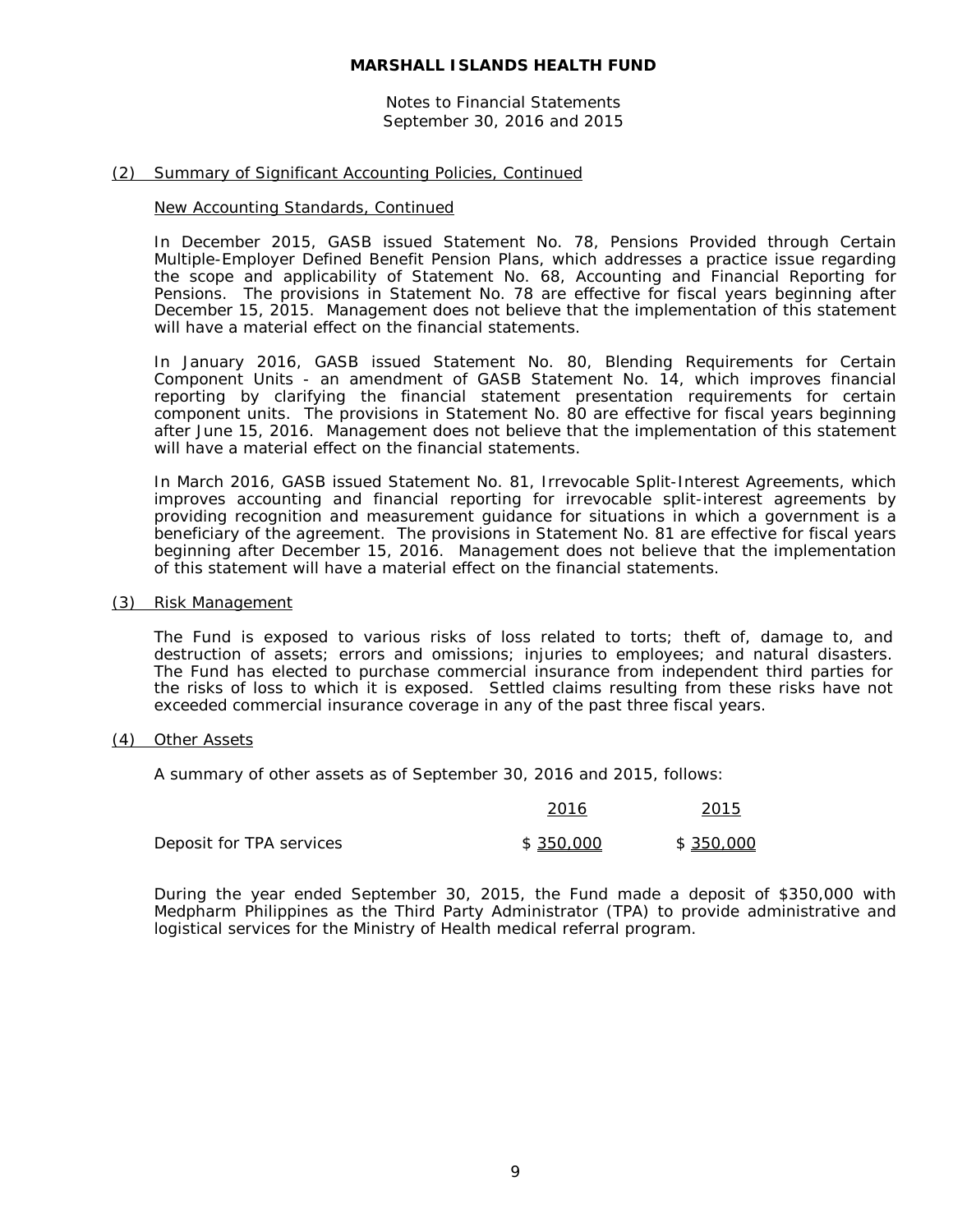Notes to Financial Statements September 30, 2016 and 2015

#### (5) Related Party Transactions

The Fund is a governmental fund of RepMar and is therefore affiliated with all RepMar-owned and affiliated entities. The Health Care Revenue Fund is a governmental fund of RepMar established by the Nitijela for the purchase of drugs, medical supplies and equipment and the provision and administration of other health services. Receivables from and payables to affiliates as of September 30, 2016 and 2015, are as follows:

|                          | 2016                      |                  | 2015        |                           |
|--------------------------|---------------------------|------------------|-------------|---------------------------|
|                          | Receivables               | Payables         | Receivables | Payables                  |
| RepMar:                  |                           |                  |             |                           |
| Health Care Revenue Fund | \$.                       | $-$ \$ 3.612.944 | \$          | 6,560 \$4,097,440         |
| <b>General Fund</b>      | 25,606                    |                  | 25,606      |                           |
| MISSA                    | 1,623,023                 | 4.336            | 2,646,610   | 6,162                     |
|                          | $$1,648,629$ $$3,617,280$ |                  |             | \$ 2,678,776 \$ 4,103,602 |

Receivable from MISSA represents contributions collected by MISSA unremitted to the Fund at September 30, 2016 and 2015.

Contributions to RepMar's Health Care Revenue Fund during the years ended September 30, 2016 and 2015 were \$3,450,506 and \$3,497,210, respectively, representing 55% of collections of the Basic Health Benefits Plan. Payables to RepMar's Health Care Revenue Fund represents unremitted contributions at September 30, 2016 and 2015, respectively.

During the year ended September 30, 2016, the Fund received contributions from RepMar amounting to \$1,805,440 to provide financial support for off-island referrals.

During the year ended September 30, 2016, the Fund transferred \$26,946 to the General Fund in accordance with Public Law 2013-20 for the purpose of funding the operations of the Office of the Auditor General.

#### (6) Contingency

The Fund receives substantially all of its funding from MISSA through collections of the Fund's Basic Health Benefits Plan. A significant reduction in the level of this funding, that may ultimately require additional contributions from RepMar, if this were to occur, may have an effect on the Fund's programs and activities.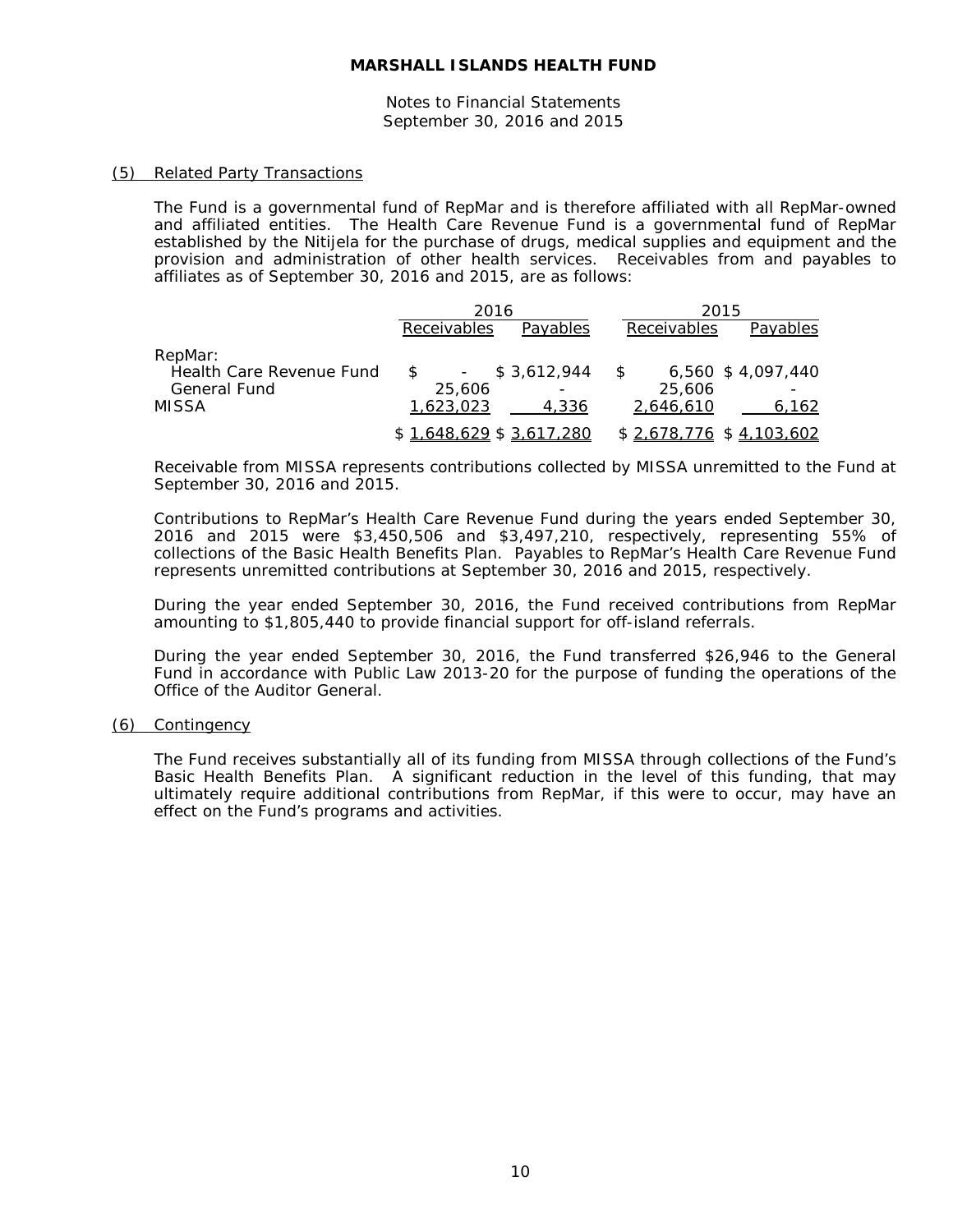Deloitte & Touche LLP 361 South Marine Corps Drive Tamuning, GU 96913 USA

Tel: +1 (671) 646-3884 Fax: +1 (671) 649-4265

www.deloitte.com

#### **INDEPENDENT AUDITORS' REPORT ON INTERNAL CONTROL OVER FINANCIAL REPORTING AND ON COMPLIANCE AND OTHER MATTERS BASED ON AN AUDIT OF FINANCIAL STATEMENTS PERFORMED IN ACCORDANCE WITH** *GOVERNMENT AUDITING STANDARDS*

Honorable Kalani Kaneko Minister of Health Republic of the Marshall Islands:

We have audited, in accordance with the auditing standards generally accepted in the United States of America and the standards applicable to financial audits contained in *Government Auditing Standards* issued by the Comptroller General of the United States, the financial statements of the Marshall Islands Health Fund, which comprise the balance sheet as of September 30, 2016, and the related statement of revenues, expenditures and changes in fund balance for the year then ended, and the related notes to the financial statements, and have issued our report thereon dated May 12, 2017.

#### **Internal Control Over Financial Reporting**

In planning and performing our audit of the financial statements, we considered the Marshall Islands Health Fund's internal control over financial reporting (internal control) to determine the audit procedures that are appropriate in the circumstances for the purpose of expressing our opinion on the financial statements, but not for the purpose of expressing an opinion on the effectiveness of the Marshall Islands Health Fund's internal control. Accordingly, we do not express an opinion on the effectiveness of the Marshall Islands Health Fund's internal control.

A *deficiency in internal control* exists when the design or operation of a control does not allow management or employees, in the normal course of performing their assigned functions, to prevent, or detect and correct, misstatements on a timely basis. A *material weakness* is a deficiency, or a combination of deficiencies, in internal control such that there is a reasonable possibility that a material misstatement of the entity's financial statements will not be prevented, or detected and corrected on a timely basis. A *significant deficiency* is a deficiency, or a combination of deficiencies, in internal control that is less severe than a material weakness, yet important enough to merit attention by those charged with governance.

Our consideration of internal control was for the limited purpose described in the first paragraph of this section and was not designed to identify all deficiencies in internal control that might be material weaknesses or significant deficiencies. Given these limitations, during our audit we did not identify any deficiencies in internal control that we consider to be material weaknesses. However, material weaknesses may exist that have not been identified.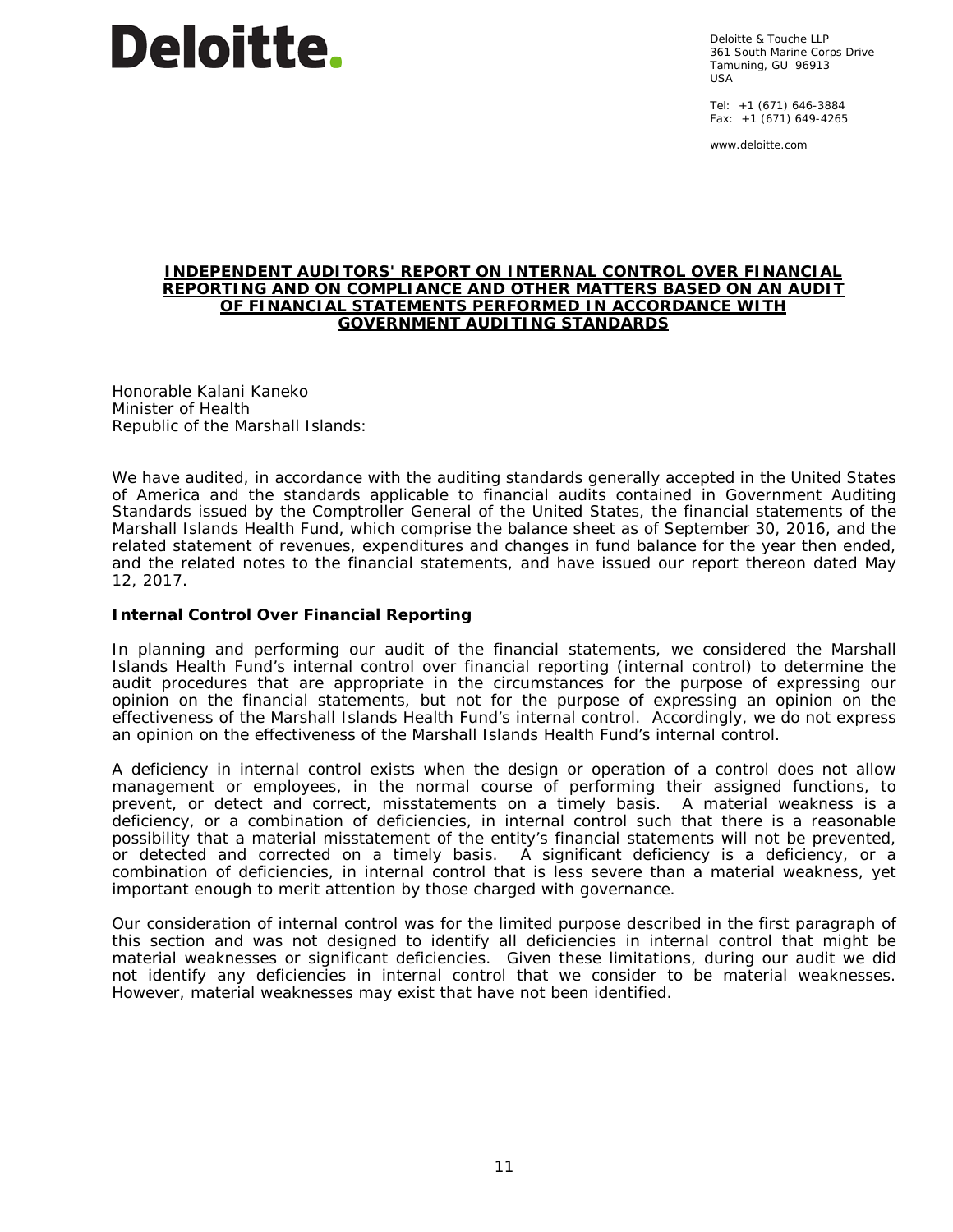# **Compliance and Other Matters**

As part of obtaining reasonable assurance about whether the Marshall Islands Health Fund's financial statements are free from material misstatement, we performed tests of its compliance with certain provisions of laws, regulations, contracts, and grant agreements, noncompliance with which could have a direct and material effect on the determination of financial statement amounts. However, providing an opinion on compliance with those provisions was not an objective of our audit, and accordingly, we do not express such an opinion. The results of our tests disclosed instances of noncompliance or other matters that are required to be reported under *Government Auditing Standards* and which are described in the accompanying Schedule of Findings and Responses as items 2016-001 and 2016-002.

#### **Purpose of this Report**

The purpose of this report is solely to describe the scope of our testing of internal control and compliance and the results of that testing, and not to provide an opinion on the effectiveness of the entity's internal control or on compliance. This report is an integral part of an audit performed in accordance with *Government Auditing Standards* in considering the entity's internal control and compliance. Accordingly, this communication is not suitable for any other purpose.

# Wackell

May 12, 2017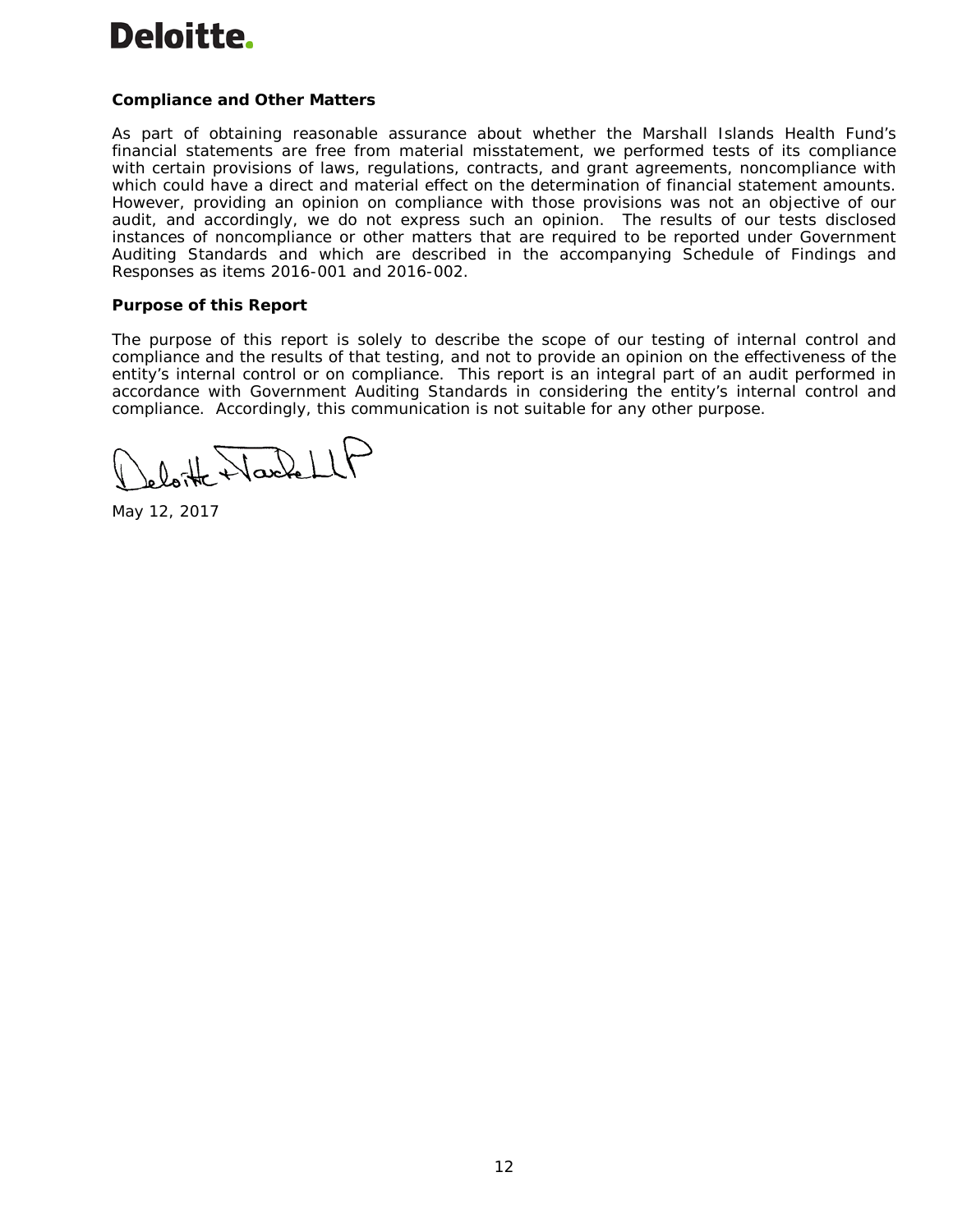Schedule of Findings and Responses Year Ended September 30, 2016

#### Finding No. 2016-001

#### Maximum Annual Benefit Coverage

Criteria: The Ministry of Health (MOH) is responsible for adequate internal control over monitoring of compliance with the Policy on Basic Health Plan for the maximum coverage of \$100,000 per covered person annually.

Condition: One patient exceeded the maximum coverage of \$100,000 per covered person annually as stated in the Policy on Basic Health Plan as follows:

| <b>Invoice Date</b>  | Service Date         | Amount           |
|----------------------|----------------------|------------------|
| 07/22/16<br>07/22/16 | 04/26/16<br>04/25/16 | 75.455<br>32,258 |
| 07/22/16             | 04/27 to 05/04/16    | 30.937           |
|                      |                      | \$138,650        |

Based on scrutiny of the Third Party Administrator (TPA) agreement, it appears that the TPA is responsible for providing administrative and logistical services for the MOH medical referral program, including adherence to the coverage under the Basic Health Plan. Accordingly, the excess amount of \$38,650 was reclassified and presented as due from the TPA.

Total expenditures represent hospital bills and do not include professional fees, medicine, travel costs, etc. Further, we were not provided with the accumulated balance (on an annual basis) for patients referred to the Philippines.

Cause: The cause of the above condition is the lack of adequate internal control policies and procedures over monitoring the maximum Basic Health Plan coverage in compliance with the Marshall Islands Health Fund Act.

Effect: The effect of the above condition is potential noncompliance with the Marshall Islands Health Fund Act.

Recommendation: We recommend management revisit established policies and internal controls over monitoring TPA expenditures and hospital bills for patients referred to medical service providers on an annual basis as required by the Policy on Basic Health Plan and seek reimbursement to the TPA in excess of the maximum annual benefit coverage. We also recommend that management discuss the best manner of collection of the \$38,650 receivable.

Auditee Response and Corrective Action Plan: The Ministry believes that it had complied with the Basic Health Plan policy, and carefully, with the assistance of its Third Party Administrator (TPA), is able to monitor the patient capitation limit. In this referral case outlined as a finding, patient incurred charges amounting to \$63,195 during an unscheduled stop while returning home from medical treatment overseas. Patient was unable to continue on the flight and was admitted to a hospital where patient was stabilized and finally returned to the Marshall Islands. Prior to flying, the Ministry is responsible for stabilizing a Basic Referral patient to ensure that they are medically fit to travel and are able to reach their point of destination.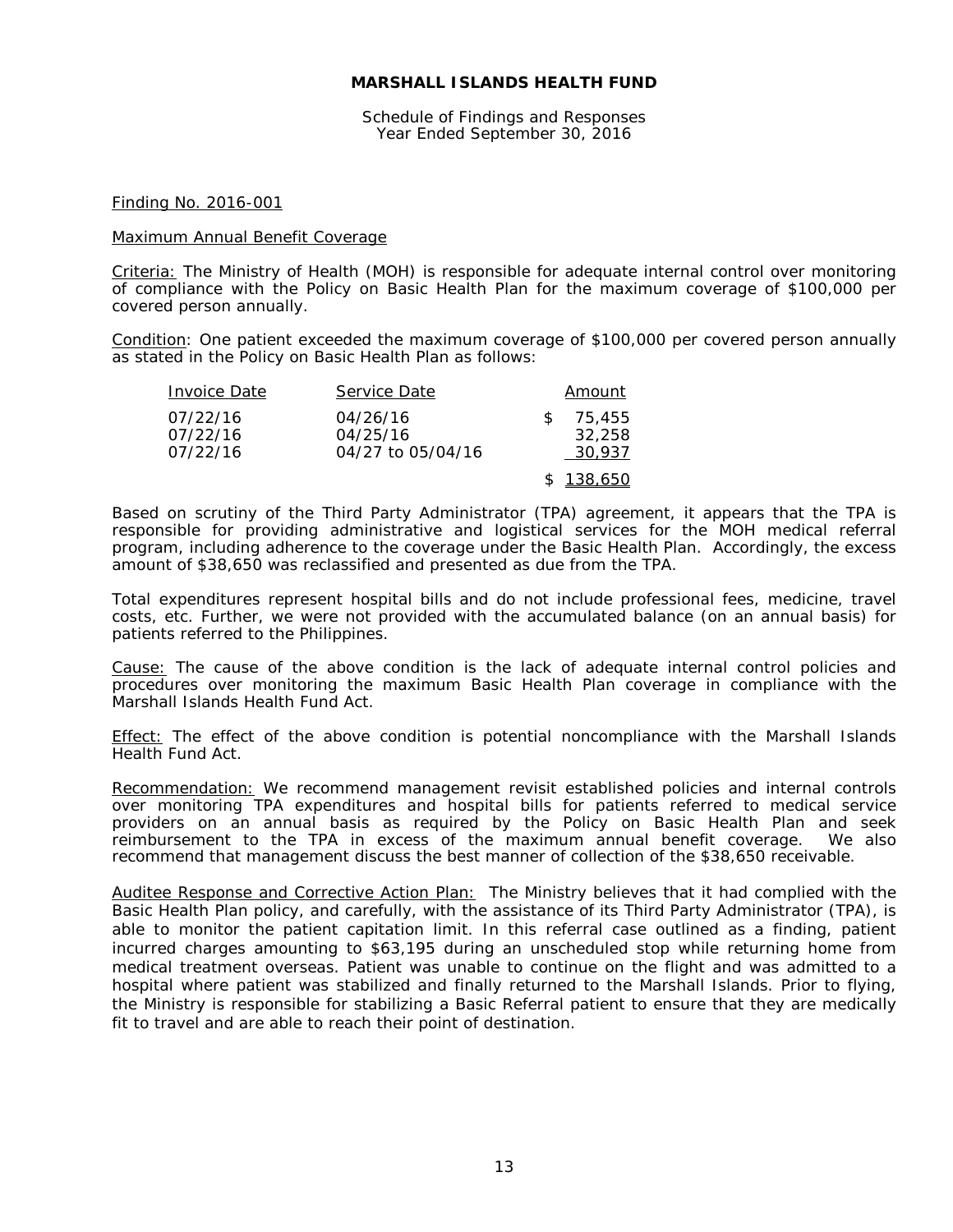Schedule of Findings and Responses, Continued Year Ended September 30, 2016

#### Finding No. 2016-002

#### Due to Health Care Revenue Fund

Criteria: Section 211 of the Marshall Islands Health Fund Act of 2002 states that the Health Fund shall transfer to the Health Care Revenue Fund, on a quarterly basis, a sum equal to 55% of the total quarterly contributions collected by the Health Fund.

Condition: During the year ended September 30, 2016, the Health Fund recorded a \$3,612,944 payable to the Health Care Revenue Fund, representing unremitted collections from the previous year.

Cause: The cause of the above condition is the lack of adequate internal control policies and procedures requiring compliance with the Marshall Islands Health Fund Act.

Effect: The effect of the above condition is potential noncompliance with the Marshall Islands Health Fund Act.

Prior Year Status: The lack of compliance with the Marshall Islands Health Fund Act regarding quarterly transfers to the Health Care Revenue Fund was reported as a finding in the audit of the Fund for fiscal year 2015.

Recommendation: We recommend management establish adequate internal control policies and procedures requiring compliance with the Marshall Islands Health Fund Act.

Auditee Response and Corrective Action Plan: The Ministry agrees that it has a recorded payable from Health Fund to the Health Care Revenue Fund in the amount of \$3,612,944 – a cumulative amount from FY2016 and prior years. This has mainly been the result of cash flow issues for Health Fund's need to support interisland and off island basic referral activities. The Ministry recognized its need to correct this issue and in FY2015 began collecting from Health Fund and plans to continue to collect until the balance has been cleared.